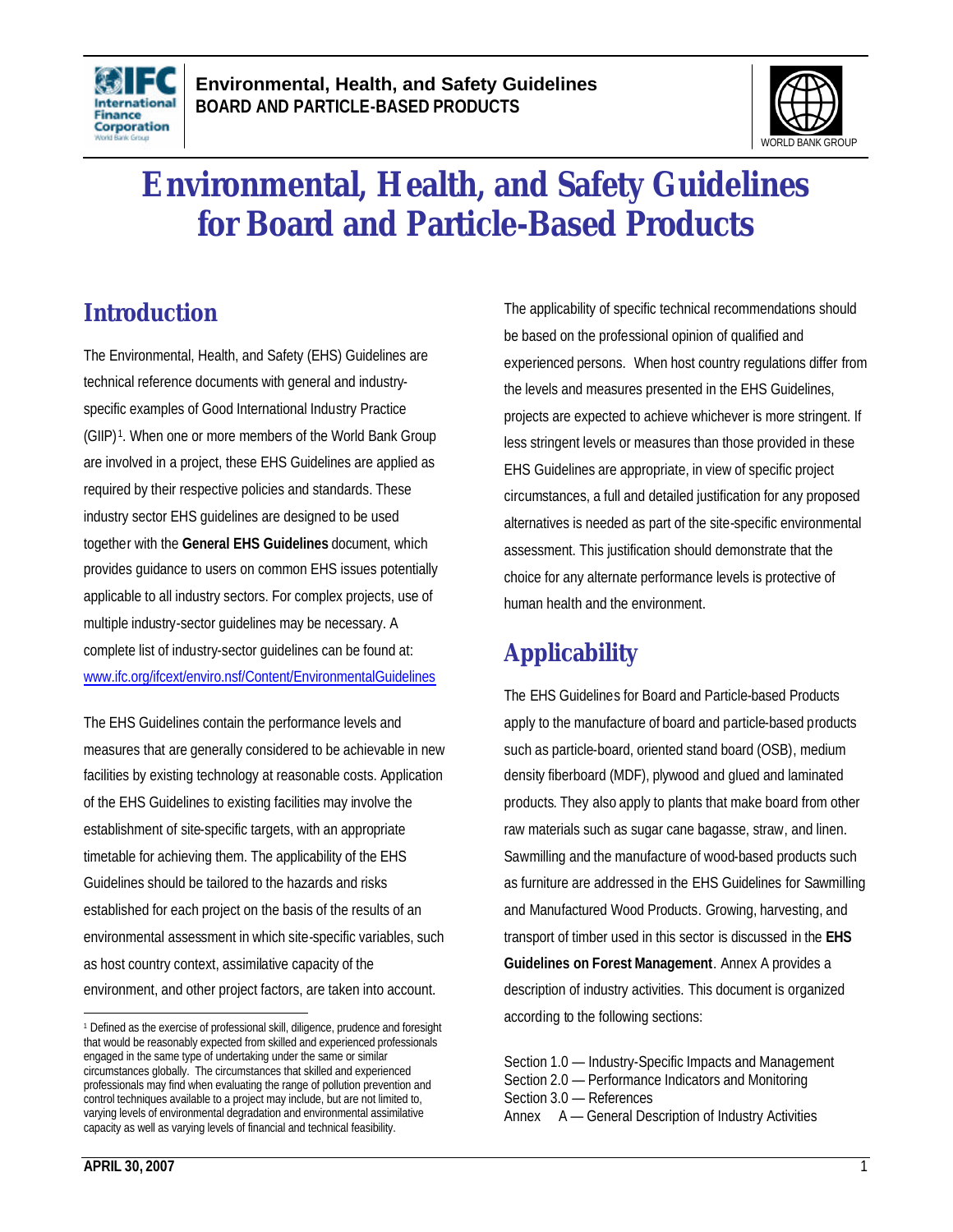



# **1.0 Industry-Specific Impacts and Management**

The following section provides a summary of EHS issues associated with manufacture of board and particle-based products along with recommendations for their management. Recommendations for the management of EHS issues common to most large industrial facilities during the construction and decommissioning phases are provided in the **General EHS Guidelines**.

# **1.1 Environment**

Environmental issues associated with board and particle-based product manufacturing include:

- Sustainable forestry practices
- Emissions to air
- **Wastewater**
- Hazardous materials
- Solid wastes
- Noise

# **Sustainable forestry practices**

Where round logs rather than wood waste are used as the source of fiber (in particular for plywood and OSB), the major environmental impact of manufacturing concerns the management of forest resources. Issues related to sustainable forestry practices are addressed in the **EHS Guidelines for Forest Management**. These impacts can be reduced through the use of more recycled or recovered fiber in board manufacturing.

### **Emissions to air**

Board and particle-based product processes can give rise to a wide variety of emissions to air according to the different processes employed. Pollutants resulting from combustion

processes including particulate matter (PM), nitrogen oxides  $(NO_x)$ , carbon monoxide  $(CO)$  and sulfur oxides  $(SO_x)$  may arise from utility boilers, hot gas generators and thermal fluid heaters. Aldehydes (including formaldehyde) and other volatile organic compounds (VOCs) are released where wood is heated in particle dryers, veneer dryers and presses, and when pressed board cools. VOCs are also released in the manufacture and application of decorative coatings for boards. Wood dust arises from mechanical operations such as chipping and chip grading, and from cutting and sanding of pressed board. Board manufacture is very energy intensive and if energy systems are based upon fossil fuel rather than wood waste, these plants can be significant emitters of greenhouse gases.

Recommendations to prevent, minimize, and control emissions to air are discussed below.

#### *Combustion products*

Emissions to air from standalone utility heating systems, such as thermal fluid heaters or steam boilers, should be controlled as described in the **General EHS Guidelines.** When the thermal needs of the manufacturing facility are based upon a (usually waste wood fired) hot gas generator which provides thermal fluid heating for the press and hot gases for the particle dryer, then control of emissions of combustion products should be combined with control of VOCs and aldehydes as described below.

# *Fiber, Particle, and Veneer Dryers*

Air emissions from dryers contain moisture and VOCs evaporated from the wood. Dryers are typically directly heated by hot gases arising from a wood-products and / or fossil-fuel fired hot gas generator and contain pollutants from wood combustion. Control of these emissions in OSB and particle board manufacture may be achieved by passing the dryer exhaust gases through a wet electrostatic precipitator (WESP). Cyclone separators, however, are more widely used in MDF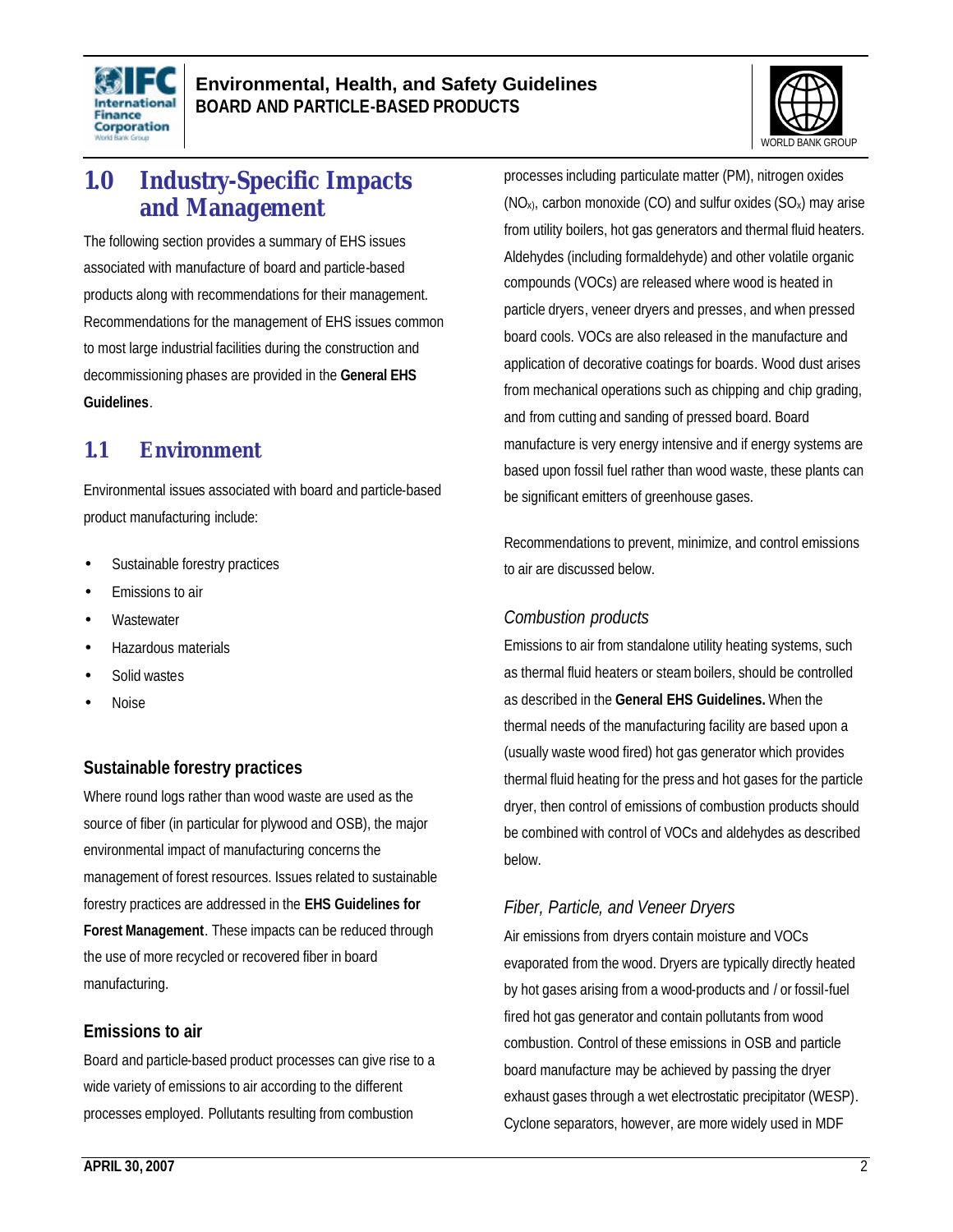



manufacturing. Stacks should be designed according to Good Engineering Practice (GEP) as described in the **General EHS Guidelines.**

#### *Presses*

Board presses should be hooded. Air collected from around the presses, which will normally contain formaldehyde since this is a component of many of the resins used in board formation, should be routed to the utility plant for use as combustion air, thus destroying the formaldehyde, or to control devices such as dry or wet ESPs or wet scrubbers. Formaldehyde emissions should be reduced at source by limiting the press temperature to the minimum feasible level, and formulating resins to minimize excess formaldehyde. Board cooler emissions are typically vented to atmosphere without secondary controls.

### *Dust*

Many of the processes in board manufacture have the potential to create dust, be it nuisance dust, wood dust or contaminants from the wood surface. Dust can be created throughout the process including in the log yard, and during activities such as log handling, log and recycled material chipping, chip screening, veneer trimming and laying out the particulate mat to be pressed. After pressing, dust arises from cutting to length of continuously-pressed board, end trimming, edge trimming, cutting to size and sanding.

The recommended measures to prevent, minimize, and control dust emissions include:

- ,the use of measures such as windbreaks, spraying, or binders to minimize dust emissions where outdoor stockpiles are unavoidable;
- handling of chips and particles by pneumatic means rather than by open conveyor or by bulk transport. Where conveyors are used they should be fully enclosed, especially at height changes;
- Enclosure of chips storage areas;
- Provision of dust control equipment for areas identified with high potential for dust generation (chip grading, mat layout and sawing and sanding areas). Extraction systems should lead to bag filter or cyclone separator systems as required to meet site specific requirements, and should be regularly inspected to identify and eliminate blockages preventing effective removal of dust.

### *Greenhouse Gases*

Board mills are energy intensive, using mechanical power for material breakdown, grading and transport, and with a high heat demand particularly in fiber, particle and veneer drying, but also in presses. In addition to the recommendations for the management of greenhouse gases discussed in the **General EHS Guidelines**, the following opportunities to improve energy efficiency should be considered:

- In utility plants (boilers and thermal fluid heaters), the general energy efficiency techniques described in the **General EHS Guidelines** should be adopted where appropriate;
- Electricity use can be reduced at source by designing new plants to minimize transfer distances between process stages, specification of fans used in chip grading and transfer, and by adjusting fan output through variable speed inverter drives rather than damper control when air flow rates need to be adjusted (e.g. in chip graders, particle transfer and combustion air fans);
- Energy used in drying can be reduced through use of relatively dry raw materials, including recycled wood matter in particle board manufacturing, by maximizing the contact between drying air and particles in dryers through use of a three-pass dryer or partial recirculation of hot and dry dryer exhaust air and minimizing dryer temperature to the extent possible;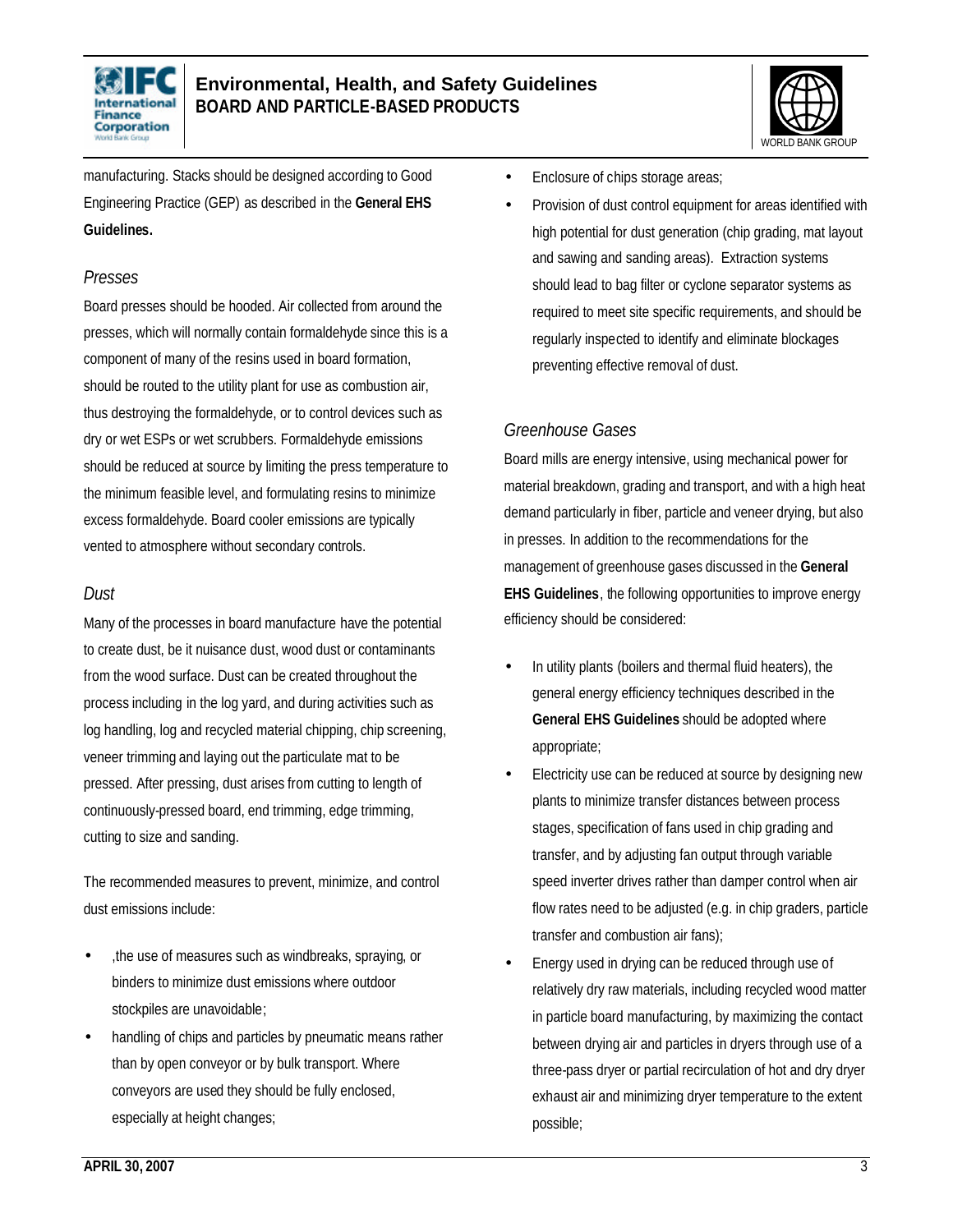



- Board mills have high heat and power demand and operate for extended periods, often without great variation in heat or power demand. These operating conditions can favor successful cogeneration (combined heat and power) projects. MDF manufacturing is particularly well suited to gas-turbine based cogeneration, with the turbine's electrical output substantially meeting process demands if the turbine is sized such that its heat output satisfies the fiber drying load;
- All wood waste produced in the process should be burnt on site to meet process heat (and power) demands. Such waste will include bark, (when a debarking stage is included), saw dust and sanding dust, while some sites buy wood waste for use as carbon-neutral fuel. In an MDF plant with cogeneration, wood waste burning can generally meet the heating needs of the board press and lamination areas.

#### **Wastewater**

#### *Industrial Process Wastewater*

Board and particle-based product mills may include waterintensive operations, including chip washing, chip steaming and softening in MDF production, and water used within the WESP. Particularly but not exclusively in manufacture of MDF, wood chips may be washed before downstream processing, primarily to remove soil residues that cause premature wear of machining equipment. This wash water may contain high quantities of sediments and leachate from wood chips and should be treated by settling and, if necessary, filtration, as discussed below under 'Process Wastewater Treatment' and then recycled within the process.

Also in MDF manufacture, effluents arising from chip steaming and softening before the refining stage can be reused in the process after treatment using membrane filtration systems.

WESP cleaning water is typically cleaned in a decanting system before re-use in the WESP.

The quantity of effluent arising from chip washing, MDF manufacture and WESPs should be minimized by the recycling techniques described above. Remaining effluent generation from board processes is small, with water being carried from the wet processes with wood chips or fibers and ultimately leaving the site through evaporation in the dryer.

In plywood manufacturing, logs are soaked in warm water before peeling. Such soaking ponds are often steam heated, and heating is often by direct injection to the pond. Toxic chemicals contained in wood (such as tannins, phenols, resins, and fatty acids) will leach from wood in these ponds. The leachate typically has a high BOD (150 -5000 mg/l) and COD (750 – 7500 mg/l). The same chemicals are also prone to leach from round wood and wood chip storage areas. Such areas are exposed to rain water and may be irrigated to control dust.

Recommended techniques to prevent and control leaching include:

- Log soaking ponds used in plywood manufacture should be lined to prevent loss of leachate to ground water;
- Log and chip storage areas should have impermeable surfaces, spill containment curbs, and run off from these areas should be directed to the waste water treatment facility;
- Log yard irrigation water should be recycled.

#### *Process Wastewater Treatment*

Techniques for treating industrial process wastewater in this sector include: separation of floatable solids such as wood fines using Dissolved Air Floatation (DAF); filtration for separation of filterable solids; flow and load equalization; sedimentation for suspended solids reduction using clarifiers; biological treatment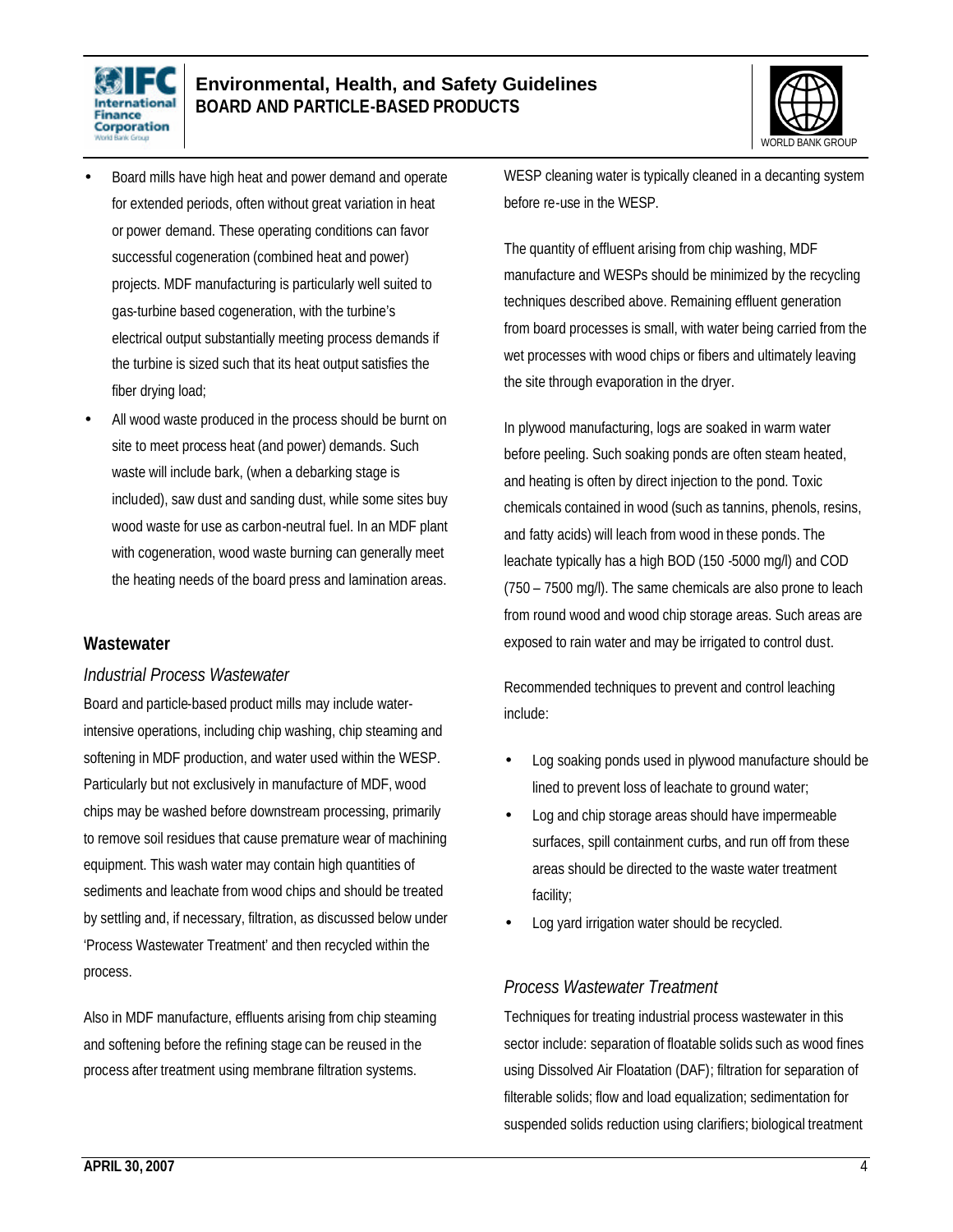



for reduction of soluble organic matter (BOD); dewatering and disposal of residuals in designated waste landfills. Additional engineering controls may be required for (i) advanced metals removal using membrane filtration or other physical/chemical treatment technologies, (ii) removal of recalcitrant organics using activated carbon or advanced chemical oxidation, and (iii) reduction in effluent toxicity using appropriate technology (such as reverse osmosis, ion exchange, activated carbon, etc.).

Management of industrial wastewater and examples of treatment approaches are discussed in the **General EHS Guidelines**. Through use of these technologies and good practice techniques for wastewater management, facilities should meet the Guideline Values for wastewater discharge as indicated in the relevant table of Section 2 of this industry sector document.

*Other Wastewater Streams & Water Consumption* Guidance on the management of non-contaminated wastewater from utility operations, non-contaminated stormwater, and sanitary sewage is provided in the **General EHS Guidelines**. Contaminated streams should be routed to the treatment system for industrial process wastewater. Recommendations to reduce water consumption, especially where it may be a limited natural resource, are provided in the **General EHS Guidelines**.

### **Hazardous Materials**

Board and particle-based products may use large volumes of resins in the manufacturing process. These resins may contain a variety of toxic compounds. Formaldehyde is a common component of these resins but other toxic agents such as pesticides and fungicides may be included in the final product. These chemicals represent a potential hazard if spilled, and also can represent an occupational health and safety hazard if not handled appropriately. Recommendations for the safe use, handling and storage of hazardous materials are addressed in the **General EHS Guidelines**.

#### **Solid Waste**

Solid waste in this sector includes wood waste (e.g. board off cuts), waste from water treatment processes, and ash<sup>2</sup> from combustion of wood waste.

In order to minimize and control waste:

- Ash should be stored in a contained wind resistant area until it has fully cooled. Ash may be returned to the forest or to some other site for inclusion in the soil as a fertilizer and soil improver following an evaluation of potential impacts to soil and groundwater based on the ash composition<sup>3</sup>;
- Board off-cuts should be minimized by control of the pressed-board dimensions and gradual minimization of trimming margins. Remaining offcuts can be recycled as furnish in particleboard manufacture, used as the core of blockboard, or burnt in the wood waste-burning utility system;
- Solid wastes arising from water treatment processes, including the sludge captured by the WESP, should be burnt, providing appropriate air pollution control is adopted or disposed of as hazardous waste, as discussed in the **General EHS Guidelines**.

### **Noise**

Board and particle-based product plants generate significant noise primarily from debarking drums and chipping machinery (which produce the most noise), mechanical breakdown processes used for the raw timber, and sanding and cutting machinery.

<sup>1</sup> <sup>2</sup> Combustion of wood waste in a large board mill will give rise to large volumes of ash. This ash, if not properly stored immediately after removal from incinerators and furnaces, can be a serious fire hazard since it is light and the embers can easily be blown by the wind.

<sup>&</sup>lt;sup>3</sup> Ash collected from burning laminated/glued/varnished board off-cuts should be evaluated for potential contents of organic and inorganic pollutants.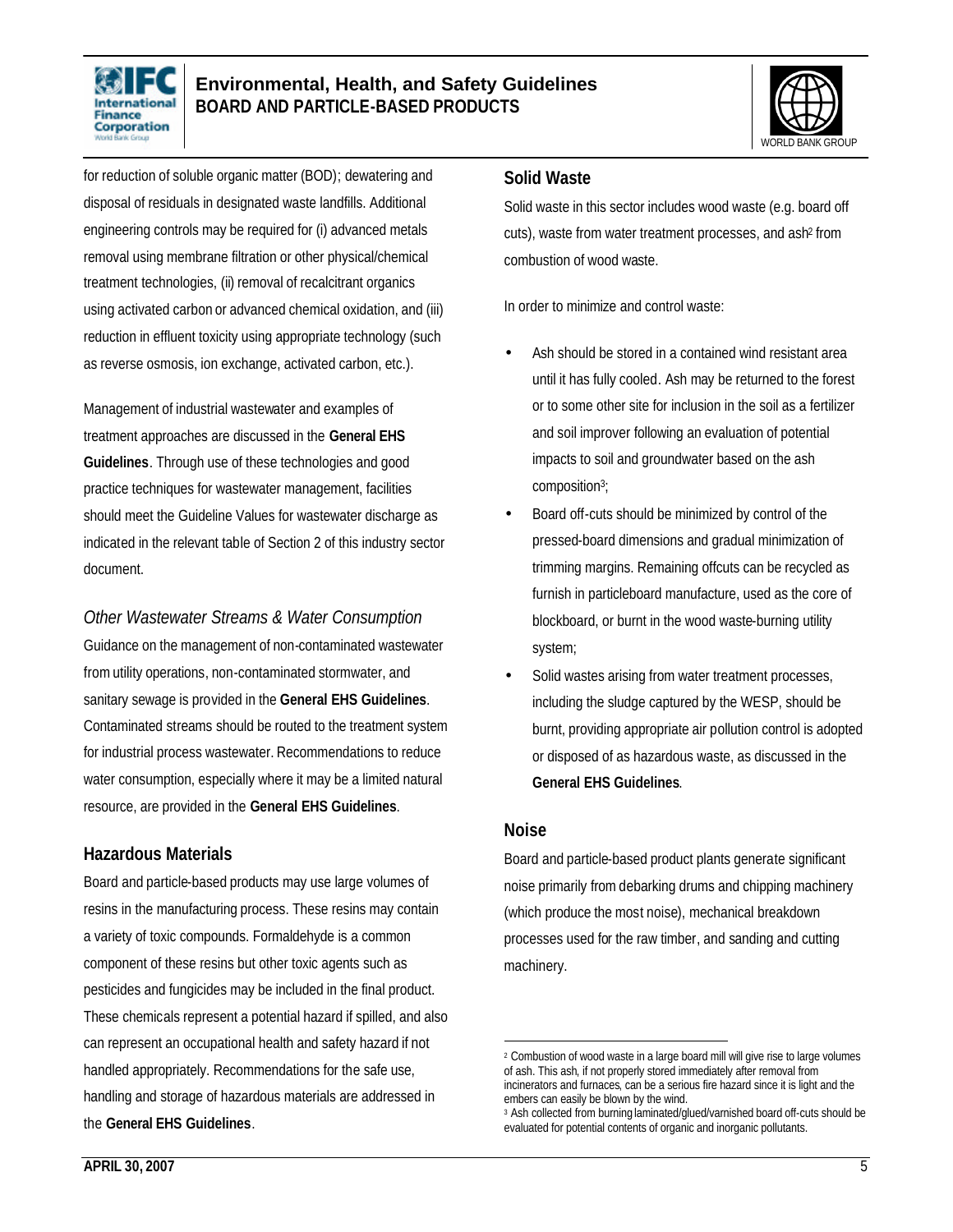



The following measures are recommended to prevent, minimize and control noise:

- Debarking and chipping should be carried out in enclosed buildings;
- Noise generating machinery should be regularly maintained according to manufacturer specifications;
- Log handling facilities should be sited to minimize noise;
- Sound reducing earth banks or sound reflecting screens should be installed as necessary.

# **1.2 Occupational Health and Safety**

Occupational health and safety impacts during the construction of board and particle-based products plants are common to those of most large industrial facilities and their prevention and control is discussed in the **General EHS Guidelines**.

Occupational health and safety hazards in board and particlebased manufacturing operations primarily include the following:

- Physical hazards
- Exposure to noise
- Dust inhalation
- Chemical exposure
- Explosion / fire

# **Physical Hazards**

The most severe injuries in this sector are usually attributable to the failure of Lockout -Tagout systems. Robust Lockout - Tagout procedures as described in the **General EHS Guidelines** should be devised and practiced regularly.

### *Machine Safety*

Almost all board and particle board processing plants have some kind of cutting equipment, such as chippers, mills, flakers, saws and sanding equipment. In addition, process machinery

such as multi-opening presses and drive systems can present risk of trapping. Injuries from this type of machinery often lead to loss of limbs and digits. Accidents often happen when machines are inadvertently switched on during maintenance and cleaning.

Recommended measures to prevent and control injuries from cutting equipment include:

- All cutting equipment should be fitted with safety guards capable of preventing access to moving cutting blades;
- All workers should be trained in the safe use of cutting equipment;
- Chippers should be fitted with safety guards which prevent the insertion of body parts;
- All cutting equipment should be adequately contained to prevent the expulsion of blade fragments in case of blade breakage;
- Moving gears, chains, belts and rollers should be fully enclosed.

# *Log Handling Activities*

Logs are generally unloaded from railroad cars or heavy trucks and stacked by machines before being moved to log conveyors for transport to the debarker and chipper. Injuries due to vehicle movement in log yards are common, in addition to injuries from logs that roll off or are dropped by handling equipment or are dislodged from log stacks.

The following measures are recommended to prevent, minimize, and control injury in log yards: 4 :

• Complete mechanization of log yard activities to reduce human contact with logs during handling and stacking activities;

 $\overline{a}$ 4 Specific techniques for log receiving and handling can be found at US OSHA (2003), available at: http://www.osha-slc.gov/SLTC/etools/sawmills/receive.html and http://www.osha-slc.gov/SLTC/etools/sawmills/convey.html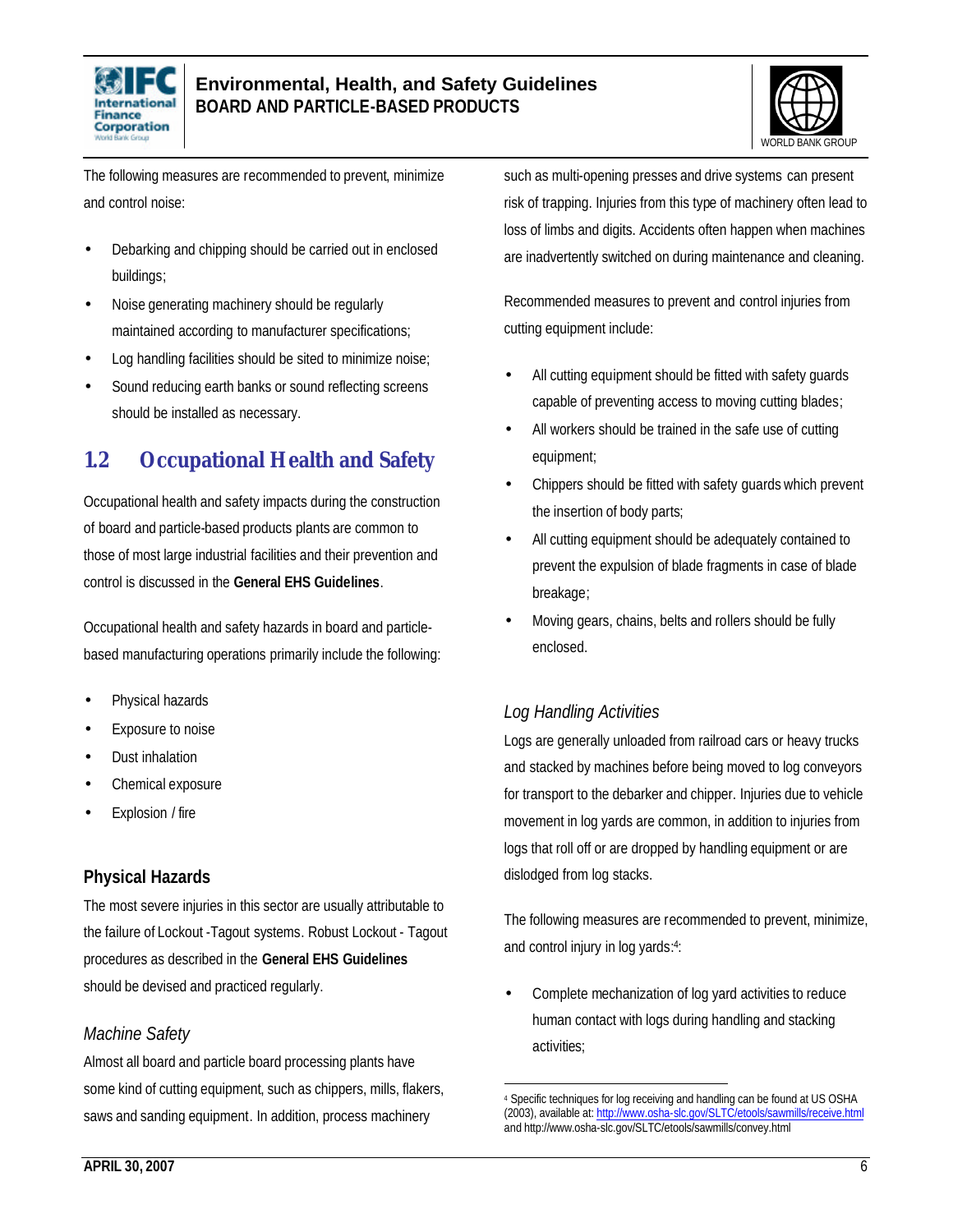



- Transport routes within log yards should be clearly demarcated and vehicle movement should be closely controlled;
- Log stacks should be no higher than a safe height defined by risk assessment which should take account of sitespecific circumstances including stacking methodology;
- Access to log yards should be restricted to authorized personnel;
- Log decks should have stops, chains, or other guards to prevent logs from rolling down and off the deck;
- Workers should be trained in safe working procedures in log stack and deck areas, including avoidance of falling logs and planning of escape routes;
- Workers should be provided with protective steel capped boots, hardhats, high visibility jackets, eye protection and gloves;
- All mobile equipment should have audible reversing alarms.

### *Burns*

Severe injuries from steam, hot oil, or hot machinery are a risk in many board mills and may occur through accidental contact with hot surfaces and by accidental release of hot substances to the workplace. Recommended measures to prevent and control injury from steam pipelines and other hot materials include:

- Insulation and regular inspection of all steam and thermal fluid pipelines;
- Direction of steam vents and pressure release valves away from areas where workers have access;
- Automated handling of hot liquors or resins;
- Screening of all high temperature areas of presses to prevent ingress of body parts.

#### **Noise**

The machinery responsible for most milling and sawing operations emits levels of noise that are damaging to hearing. In many cases even relatively short term exposure will lead to permanent loss of hearing acuity. Noise reduction methodologies described in the 'Environment' section of this document should be employed, with hearing protection equipment also provided if such measures fail to reduce noise levels below 85 dB(A). Ear protection is likely to be necessary around the chipper, mills and chip grading areas and in utility plant rooms.

# **Dust**

Wood dust inhalation, especially of PM<sub>10</sub>, may cause irritation, asthma, allergic reaction, and nasopharyngeal cancer amongst wood processing workers. The dust produced from some alternative fibers used for board processing has specific health effects leading to specific occupational diseases. For example, bagassosis is caused by allergy to actinomycete fungal spores found on moldy sugarcane while byssinosis is caused by cotton or flax particles. Both these conditions may lead to permanent incapacity or death. Melamine powder which may be used for lamination may be a carcinogen and may have irritant effects to the eyes skin and respiratory tract. Dust exposure should be prevented and controlled through the adoption and maintenance of effective extraction and filtration systems<sup>5</sup> as described in the "Environment" section above supplemented by the use of Personal Protective Equipment (PPE) such as the use of masks and respirators, as necessary.

# **Chemicals**

Where formaldehyde based resins and glues are used as a binding agent there may be an elevated exposure to formaldehyde vapor. Where wood is dried or pressed at

 $\overline{a}$ <sup>5</sup> Specific local exhaust ventilation controls for various machines and equipment can be found at US OSHA 2003. Available at: http://www.oshaslc.gov/SLTC/etools/sawmills/dust.html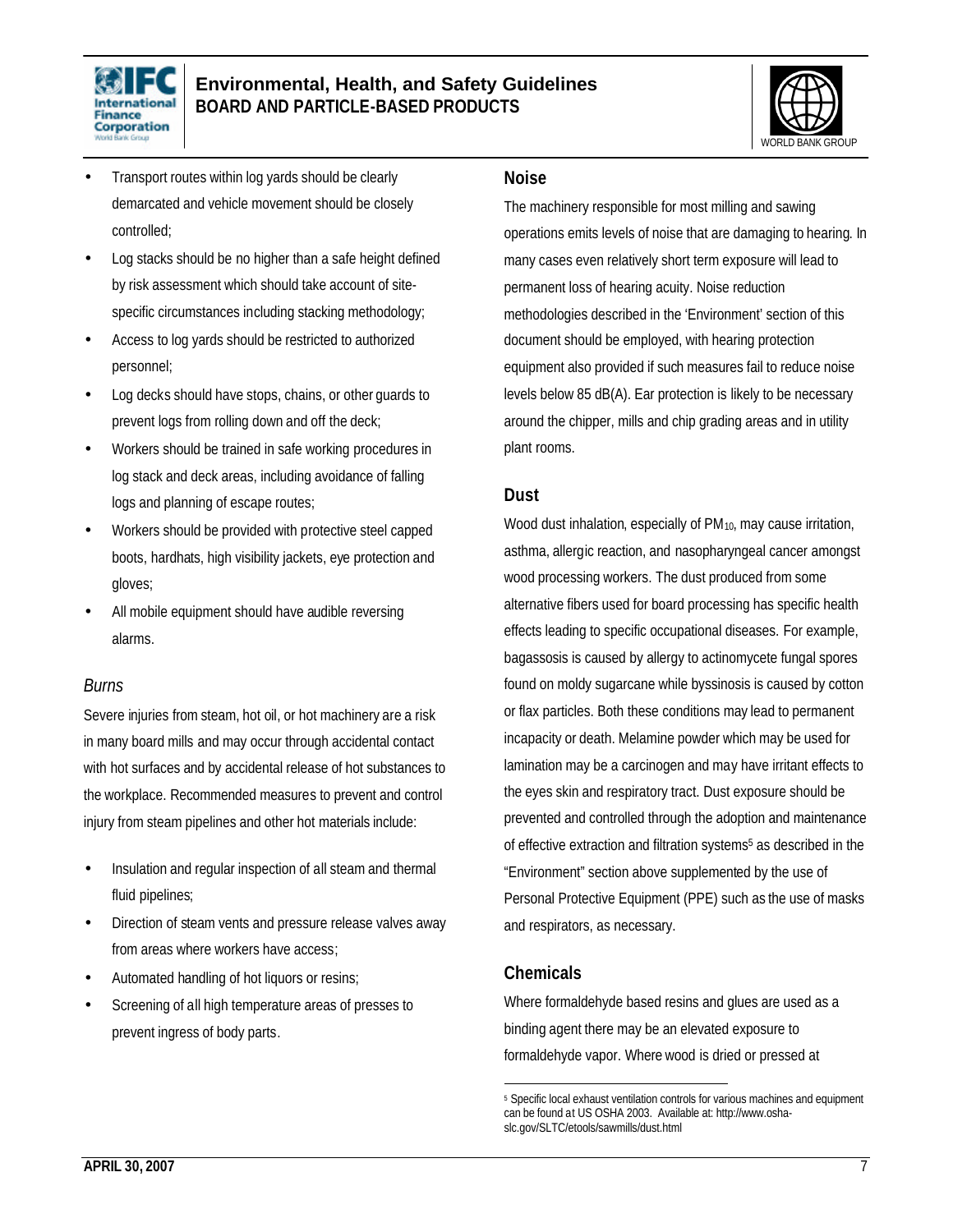



elevated temperatures wood volatile compounds are commonly released. Exposure to these chemicals should be controlled by the measures described above in the 'Environmental' section of this document, in addition to guidance provided in the **General EHS Guidelines**.

Methylene diphenyl diisocyanate (MDI) adhesive is often used in OSB manufacture. This compound can cause severe respiratory damage if inhaled and demands special precautions in use which will be specified by responsible suppliers of this material.

### **Fire and Explosion**

Explosions may present a serious hazard in areas where large amounts of finely divided combustible dust are present. The risk is particularly high in mills which use high temperature drying of chips or flakes mixed with resins or waxes, and in dust control equipment removing dry sanding and saw dust. Ducts used to extract fumes from the press area can become coated with combustible material and also represent a fire hazard. Explosion risk should be minimized by application of the measures for prevention and control of dust accumulation as described in the 'Environment' section of this document. In addition, measures to prevent and control fire and explosion hazard related to dust must include:

- Regular housekeeping to ensure that dust is removed from the facility, including a biannual blow down or vacuuming of the entire facility (e.g. roof rafters);
- Use of explosion relief panels on all dust moving equipment, in dryers and in buildings;
- Installation and regular maintenance of spark detection and deluge dousing systems in dryer systems and dust control equipment;
- Eliminating all sources of ignition from the working environment, including:
	- o Use of electrical equipment of at least IP64 rating
- o Elimination of naked flames, such as burner flames, welding or cutting torches, matches, cigarette lighters, and heaters
- o Control of hot surfaces, such as operating internal combustion engines, frictional sparks, heated wires, glowing metals, and overheated bearings
- o Control of portable, battery powered equipment e.g. radios, mobile phones etc.
- o Safe use of certain chemicals, for example peroxide hardening products which can be self-heating or result in spontaneous combustion
- o Electrical grounding of conveyors and dust control systems to prevent discharge of static electricity
- Workers should be trained in emergency evacuation procedures and first line of attack fire fighting techniques.

# **1.3 Community Health and Safety**

Community health and safety impacts during the construction of board and particle-based product manufacturing plants are common to those of most large industrial facilities, and are discussed in the **General EHS Guideline**. Community health and safety issues associated with board mills primarily include exposure dust and other air emissions and noise. Operators should ensure that the techniques to mitigate impacts described in the 'Environment' section ensure that local communities are not adversely affected.

# **2.0 Performance Indicators and Monitoring**

# **2.1 Environment**

# **Emissions and Effluent Guidelines**

Tables 1 and 2 present emission and effluent guidelines for this sector. Guideline values for process emissions and effluents in this sector are indicative of good international industry practice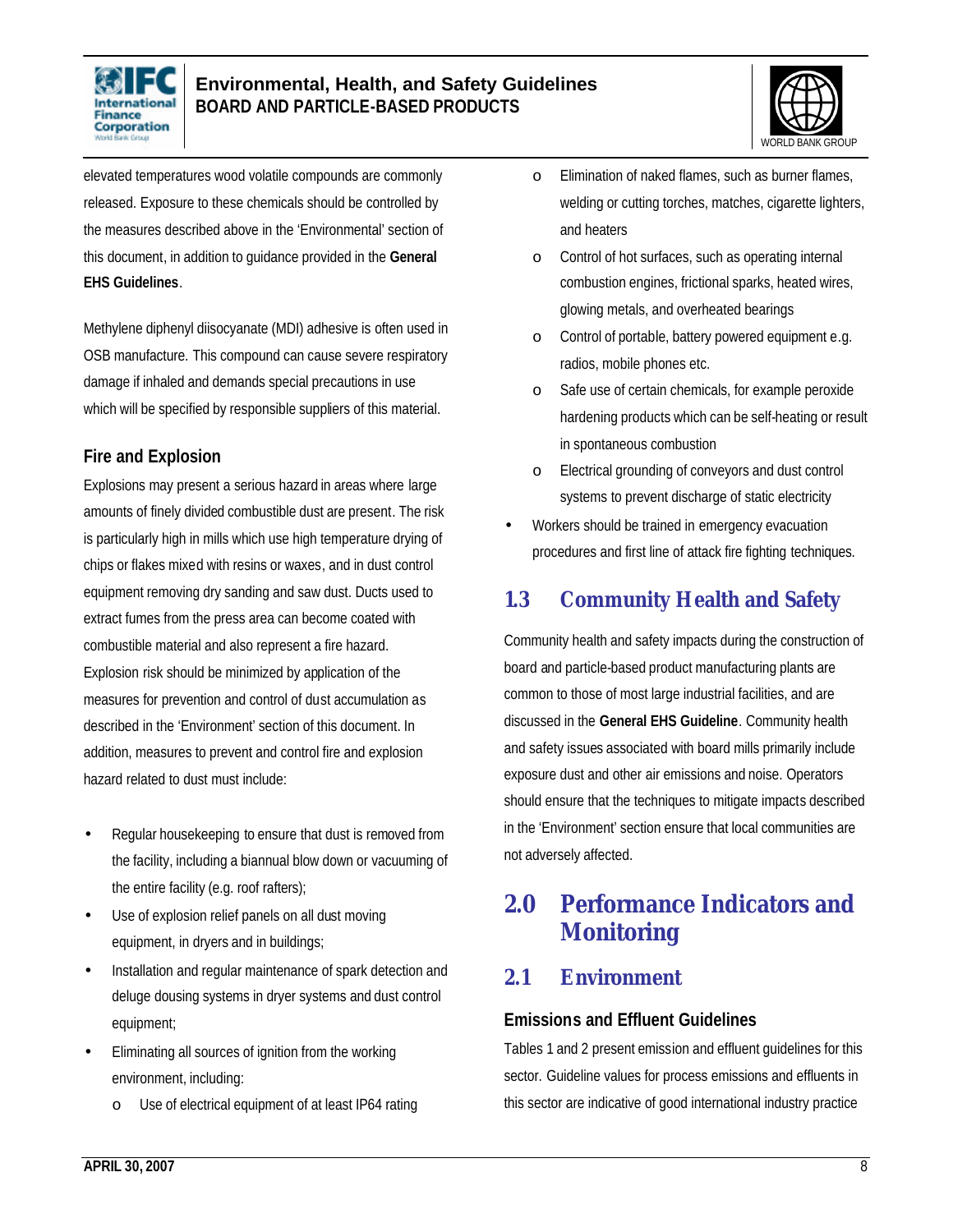



as reflected in relevant standards of countries with recognized regulatory frameworks. These guidelines are achievable under normal operating conditions in appropriately designed and operated facilities through the application of pollution prevention and control techniques discussed in the preceding sections of this document. These levels should be achieved, without dilution, at least 95 percent of the time that the plant or unit is operating, to be calculated as a proportion of annual operating hours. Deviation from these levels in consideration of specific, local project conditions should be justified in the environmental assessment.

Effluent guidelines are applicable for direct discharges of treated effluents to surface waters for general use. Site-specific discharge levels may be established based on the availability and conditions in use of publicly operated sewage collection and treatment systems or, if discharged directly to surface waters, on the receiving water use classification as described in the **General EHS Guidelines**.

Emissions guidelines are applicable to process emissions. Combustion source emissions guidelines associated with steam- and power-generation activities from sources with a heat input capacity equal to or lower than 50 MW are addressed in the **General EHS Guidelines** with larger power source emissions addressed in the **EHS Guidelines for Thermal Power**. Guidance on ambient considerations based on the total load of emissions is provided in the **General EHS Guidelines**.

| <b>Table 1: Air Emission Guidelines for Board and</b><br><b>Particle Based Products</b> |                                   |                                                    |  |  |
|-----------------------------------------------------------------------------------------|-----------------------------------|----------------------------------------------------|--|--|
| <b>Pollutants</b>                                                                       | <b>Units</b>                      | <b>Guideline Value</b>                             |  |  |
| <b>Particulate Matter</b>                                                               | mq/Mm <sup>3</sup>                | 20 (MDF)<br>20 (Wood Dryers)<br>50 (Other Sources) |  |  |
| Condensable<br><b>VOCs</b>                                                              | mg/Nm <sup>3</sup><br>(as carbon) | 130                                                |  |  |
| Formaldehyde                                                                            | mg/Nm <sup>3</sup>                | 20 (Wood Dryers)<br>5 (Other Sources)              |  |  |

| <b>Table 2: Effluent Guidelines for Board and</b><br><b>Particle Based Products</b> |              |                           |  |  |
|-------------------------------------------------------------------------------------|--------------|---------------------------|--|--|
| <b>Pollutants</b>                                                                   | <b>Units</b> | <b>Guideline</b><br>Value |  |  |
| рH                                                                                  | S.U.         | $6 - 9$                   |  |  |
| BOD <sub>5</sub>                                                                    | mg/L         | 50                        |  |  |
| COD                                                                                 | mg/L         | 150                       |  |  |
| <b>TSS</b>                                                                          | mq/L         | 50                        |  |  |
| Formaldehyde                                                                        | mq/L         | 10                        |  |  |
| Temperature                                                                         | °C           | $<$ 3a                    |  |  |
| N                                                                                   |              |                           |  |  |

**Notes:**

**<sup>a</sup>** At the edge of a scientifically established mixing zone which takes into account ambient water quality, receiving water use, potential receptors and assimilative capacity

### **Resource Use**

Table 3 provides examples of resource consumption indicators for energy, water and raw materials in this sector. Industry benchmark values are provided for comparative purposes only and individual projects should target continual improvement in these areas.

| Inputs per unit of product                                      | Mass Load Unit                       | Industry<br><b>Benchmark</b> |
|-----------------------------------------------------------------|--------------------------------------|------------------------------|
| <b>Conversion Efficiency</b><br>- Plywood<br>$-MDF$<br>$-Other$ | $m3$ product / $m3$<br>wood          | 55%<br>90%<br>95%            |
| <b>Electricity use</b><br>$-MDF$<br>- Plywood<br>- Other        | kWh/m <sup>3</sup>                   | 260<br>280<br>150            |
| Heat use<br>- MDF<br>- Other                                    | $M$ J/m <sup>3</sup>                 | 1000<br>630                  |
| Water use<br>- MDF<br>- Other                                   | $m3$ water/m <sup>3</sup><br>product | 300<br>100                   |

# **Table 3: Resource and Energy Consumption**

# **Environmental Monitoring**

Environmental monitoring programs for this sector should be implemented to address all activities that have been identified to have potentially significant impacts on the environment, during normal operations and upset conditions. Environmental monitoring activities should be based on direct or indirect indicators of emissions, effluents, and resource use applicable to the particular project.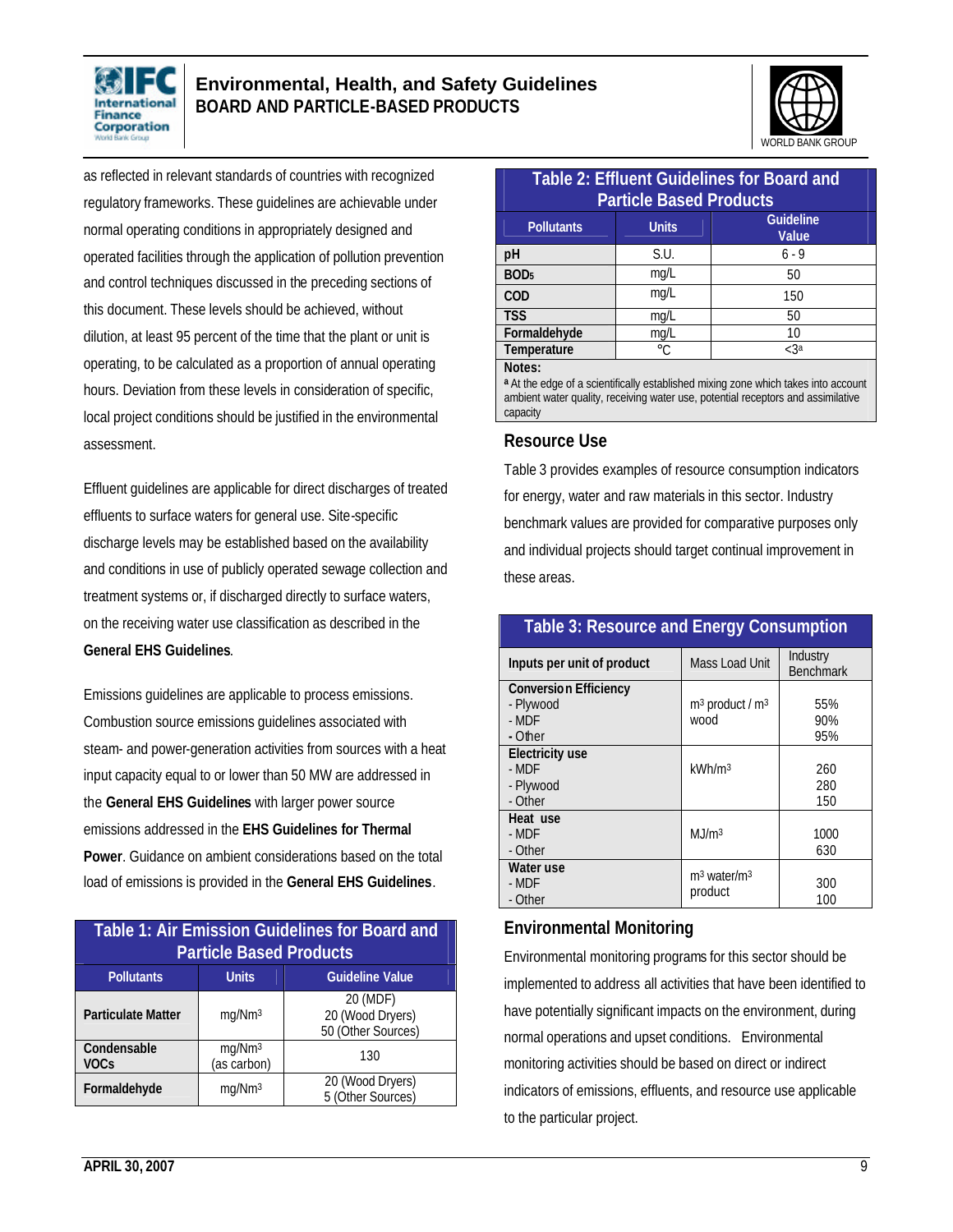



Monitoring frequency should be sufficient to provide representative data for the parameter being monitored. Monitoring should be conducted by trained individuals following monitoring and record-keeping procedures and using properly calibrated and maintained equipment. Monitoring data should be analyzed and reviewed at regular intervals and compared with the operating standards so that any necessary corrective actions can be taken. Additional guidance on applicable sampling and analytical methods for emissions and effluents is provided in the **General EHS Guidelines**.

# **2.2 Occupational Health and Safety**

### **Occupational Health and Safety Guidelines**

Occupational health and safety performance should be evaluated against internationally published exposure guidelines, of which examples include the Threshold Limit Value (TLV®) occupational exposure guidelines and Biological Exposure Indices (BEIs®) published by American Conference of Governmental Industrial Hygienists (ACGIH),<sup>6</sup> the Pocket Guide to Chemical Hazards published by the United States National Institute for Occupational Health and Safety (NIOSH),<sup>7</sup> Permissible Exposure Limits (PELs) published by the Occupational Safety and Health Administration of the United States (OSHA),<sup>8</sup> Indicative Occupational Exposure Limit Values published by European Union member states,<sup>9</sup> or other similar sources.

# **Accident and Fatality Rates**

Projects should try to reduce the number of accidents among project workers (whether directly employed or subcontracted) to a rate of zero, especially accidents that could result in lost work time, different levels of disability, or even fatalities. Facility rates may be benchmarked against the performance of facilities in this sector in developed countries through consultation with published sources (e.g. US Bureau of Labor Statistics and UK Health and Safety Executive)<sup>10</sup>.

# **Occupational Health and Safety Monitoring**

The working environment should be monitored for occupational hazards relevant to the specific project. Monitoring should be designed and implemented by accredited professionals<sup>11</sup> as part of an occupational health and safety monitoring program. Facilities should also maintain a record of occupational accidents and diseases and dangerous occurrences and accidents. Additional guidance on occupational health and safety monitoring programs is provided in the **General EHS Guidelines**.

 $\overline{a}$ 

 $\overline{a}$ <sup>6</sup> Available at: http://www.acgih.org/TLV/ and http://www.acgih.org/store/

<sup>7</sup> Available at: http://www.cdc.gov/niosh/npg/ 8 Available at:

http://www.osha.gov/pls/oshaweb/owadisp.show\_document?p\_table=STANDAR DS&p\_id=9992

<sup>9</sup> Available at: http://europe.osha.eu.int/good\_practice/risks/ds/oel/

<sup>10</sup> Available at: http://www.bls.gov/iif/ and

http://www.hse.gov.uk/statistics/index.htm

<sup>11</sup> Accredited professionals may include Certified Industrial Hygienists, Registered Occupational Hygienists, or Certified Safety Professionals or their equivalent.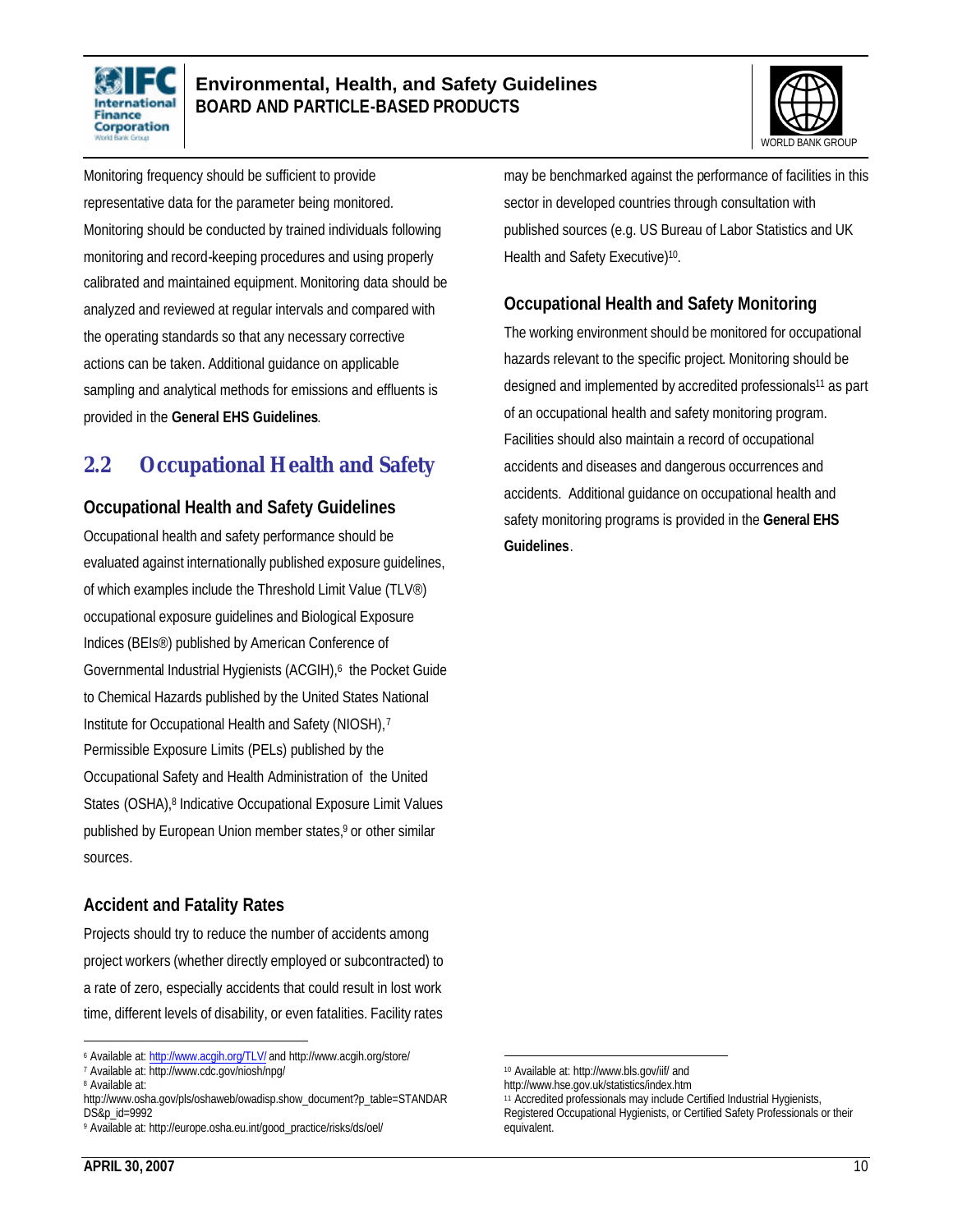



# **3.0 References and Additional**

American Academy of Pediatrics, Committee on Environmental Health. 2004. Ambient Air Pollution: Health Hazards to Children. Pediatrics 114 (6) 1699- 1707.

Borga P., T. Elowson, K. Liukko. 1996. Environmental loads from watersprinkled softwood timber. 1. Characteristics of an open and a recycling water system. Environmental Toxicology and Chemistry 15(6):856-867.

Pope, C. Arden III, R.T. Burnett, M.J. Thun, E.E. Calle, D. Krewski, K. Ito, G.D. Thurston. 2002. Lung Cancer, Cardiopulmonary Mortality, and Long-term Exposure to Fine Particulate Air Pollution Journal of the American Medical Association (JAMA) 2002;287:1132-1141. Available at http://jama.highwire.org/cgi/content/abstract/287/9/1132

Cao Y. and C.P. Hawkins. 2005. Simulating Biological impairment to evaluate the accuracy of ecological indicators. Journal of Applied Ecology 42: 954-965.

Carnegie Mellon University Green Design Institute. 2006. Economic Input-Output Life Cycle Assessment (EIO-LCA) model. Available at http://www.eiolca.net/

Carroll Hatch International. 1996. Energy Efficiency Opportunities in the Solid Wood Industries. Vancouver: Carroll-Hatch International. Available at http://oee.rncan.gc.ca/infosource/pdfs/M27-01-828E.pdf

Chamberlain D, H. Essop, C. Hougaard, S. Malherbe, R. Walker. 2005. Genesis Report Part I: The contribution, costs, and development opportunities of the Forestry, Timber, Pulp and Paper industries in South Africa. Johannesburg: Genesis Analytics (Pty) Ltd.

Crown and Building Research Establishment (BRE). 1999. BRE Environmental Profiles. Available at http://cig.bre.co.uk/envprofiles/

Department for the Environment Farming and Rural Affairs (DEFRA), United Kingdom (UK). 2003. Secretary of State's Guidance for the Particleboard, Oriented Strand Board and Dry Process Fibreboard Sector. Integrated Pollution Prevention and Control (IPPC). Sector Guidance Note IPPC SG1. June 2003. London: DEFRA. Available at

http://www.defra.gov.uk/environment/ppc/laippc/sg1.pdf

DEFRA. 1998. Noise and Nuisance Policy. Health Effect Based Noise Assessment Methods: A Review and Feasibility Study. London: DEFRA. Available at

http://www.defra.gov.uk/environment/noise/research/health/index.htm

European Commission (EC). 2005. Non-binding guide of good practice for implementing Directive 1999/92/EC "ATEX" (explosive atmospheres). Doc.10817/4/02 EN. Employment and Social Affairs. Luxembourg: Office for Official Publications of the European Communities. Available at http://ec.europa.eu/employment\_social/publications/2004/ke6404175\_en.pdf

Freshwater Biological Association. 2000. Assessing the Biological Quality of Freshwaters: RIVPACS and other techniques. Eds. Wright J.F., D.W. Sutcliffe and M.T. Furse. Ambleside: Freshwater Biological Association.

Green Triangle Forest Products. 2000. CCA Treated Plantation Pine. Materiel Safety Data Sheets. Mt Gambier: Green Triangle Forest Products Ltd. Available at

http://www.pinesolutions.com.au/products/MSDS/downloads/cca\_treatedpine.pd f

Hansard. 1997. House of Commons written answers for 4 November 1997. Occupational exposure limits and guidelines for formaldehyde. 4 Nov 1997: Column: 141. London: United Kingdom (UK) Parliament. Available at http://www.publications.parliament.uk/pa/cm199798/cmhansrd/vo971104/text/71 104w14.htm

Health and Safety Executive (HSE), UK. 2004. HSE Information Sheet. Safe collection of woodwaste: Prevention of fire and explosion. Woodworking Sheet No. 32. London: HSE. Available at http://www.hse.gov.uk/pubns/wis32.pdf

ILO. 1998. Safety and Health in Forestry Work. ILO Code of Practice. Geneva: ILO. Available at

http://www.ilo.org/public/english/protection/safework/cops/english/download/e98 1284.pdf

ILO. Encyclopaedia of Occupational Health and Safety. Safework Bookshelf. Sawmill Processes. Available at http://www.ilo.org/encyclopedia/

Kellet P. 1999. Report on Wood Biomass Combined Heat and Power for the Irish Wood Processing Industry. Bandon, Cork: Irish Energy Centre Renewable Energy Information Centre.

London Hazards Centre. Wood Based Boards. Factsheet.

Markandya, A. 2004. Water Quality Issues in Developing Countries. Contribution to a Volume on Essays in Environment and Development. World Bank and University of Bath. Ed. J. Stiglitz.

National Occupational Health and Safety Commission (NOHSC). 1990. Wood Dust: A guide for employers. Canberra: NOHSC.

Office of Environmental Health Hazard Assessment (OEHHA). 1999. Air Toxics Hot Spots Program Risk Assessment Guidelines. Part III: Determination of Acute Reference Exposure Levels for Airborne Toxicants. Sacramento, CA: OEHHA. Available at http://www.oehha.ca.gov/air/hot\_spots/index.html

Rynk R. 2000. Fires at Composting Facilities: Causes and Conditions. Biocycle: Journal of Composting and Recycling Issue 41(1) January 2000.

Suttie E. 2004. Wood Waste Management - UK Update. Final Workshop COST Action E22. Environmental Optimisation of Wood Protection. Lisbon, Portugal, 22-23 March, 2004.

Tzanakis N., K. Kallergis, D.E. Bouros, M.F. Samiou, and N.M. Siafakas. 2001. Short-term Effects of Wood Smoke Exposure on the Respiratory System among Charcoal Production Workers. Chest. 2001;119:1260-1265.

United States (US) Department of Labor Bureau of Labor Statistics (BLS). 2003. Occupational Injuries and Illnesses (Annual). Incidence rates of nonfatal occupational injuries and illnesses by industry and case types 2003-2005. Available at http://www.bls.gov/news.release/osh.t07.htm

US Environment Protection Agency (EPA). 1995. Profile of the Wood Furntiure and Fixtures Industry. EPA Office of Compliance. Washington, DC: US EPA. Available at:

http://www.epa.gov/compliance/resources/publications/assistance/sectors/noteb ooks/wood.html

Von Sperling M. A. and C.A. de Lemos. 2000. Comparison between wastewater treatment processes in terms of compliance with effluent quality standards. Proceedings XXVII Congresso Interamericano de Engenheria Sanitaria e Ambiental.

Wood Panel Industries Federation (WPIF). 2004. PanelGuide. Version 2. Available at http://www.wpif.org.uk/panelquide.asp

Zenaitis M., K. Frankowski, K. Hall and S. Duff. 1999. Treatment of Run-off and Leachate from Wood Processing Operations. Project Report 1999-4. Edmonton, Canada: Sustainable Forest Management Network.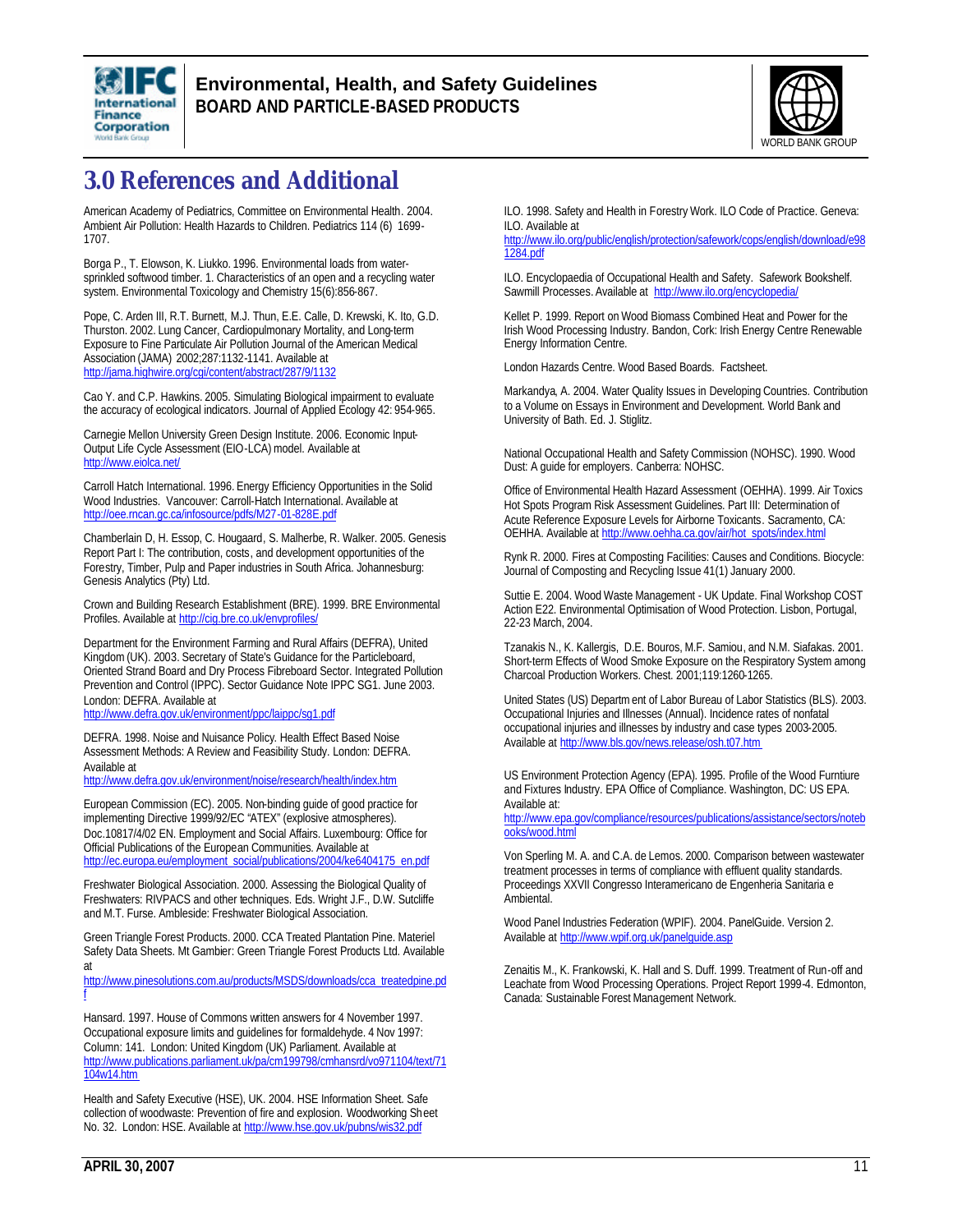



# **Annex A: General Description of Industry Activities**

The board and particle-based products sector involves the manufacture of wood- and plant-based materials bonded together using adhesives or binding material, heat and pressure. This Guideline includes information relevant to the manufacture of board and particle-based products such as particle-board, oriented stand board (OSB), medium density fiberboard (MDF), and plywood. It also includes plants that make board from other raw materials such as sugar cane bagasse, straw, and linen.

### **Manufacturing Activities**

Figure A1 depicts typical board manufacturing processes.

The raw material inputs to the process vary by product. Round wood (i.e. logs) is required for OSB and plywood. MDF and particleboard can use logs, but also sawmill waste and increasingly post-consumer wood is processed as a raw material input to particle board manufacturing. The majority of the inputs to these industries are softwoods, however hardwood veneers are used in decorative plywoods and products intended for use in marine environments.

#### *Material Preparation*

Input materials are prepared by debarking and chipping, flaking, peeling or slicing, according to product needs. Chipping may occur off site where the inputs are a waste product from other timber processing operations. Especially in MDF manufacture, chips may be washed before downstream processing.

Following initial size reduction, particles (particle board) or flakes (OSB) are graded by size before passing to the dryer. In MDF production, chips are softened by cooking in water and then fed to a refiner where they are reduced to individual fibers.

For the production of veneers for plywood the most common process is rotary peeling and, depending on the species, this is preceded by steaming of the logs to increase moisture content and the ensuing stability of the peeled sheets.

# *Drying*

In OSB and particle board, chips / flakes will then be dried, in multiple-pass rotary dryers. Fibers used for MDF are dried in hot air in a long tube, while veneer used for making plywood is dried in sheet form in an oven-like veneer dryer. Drying involves significant energy use and opportunities for energy efficiency, and gives rise to considerable emissions to air.

### *Binding and Adhesives*

Products are formed through the addition of adhesives and binders to the fiber, chip, flake or slice mat. Board properties and thickness are generally determined at this point which may involve the use of different layers of chips of different size, material, and orientation.

### *Pressing / Curing*

Boards are then pressed and cured through heating and pressing of the board at medium to high temperatures depending on the product. A variety of press types are available, including multi-opening presses which produce stacks of small boards, single opening presses that make large boards which are then cut to size, and continuous roller presses.

#### *Value Added*

Value-added processing to the basic board or ply products may include decorative veneers, or water resistant and mechanically durable coatings such as melamine, or specialty products, such as window frames.

Following manufacture of the raw board there may be further finishing processes such as sanding as well as final handling and packaging for transport to point of sale.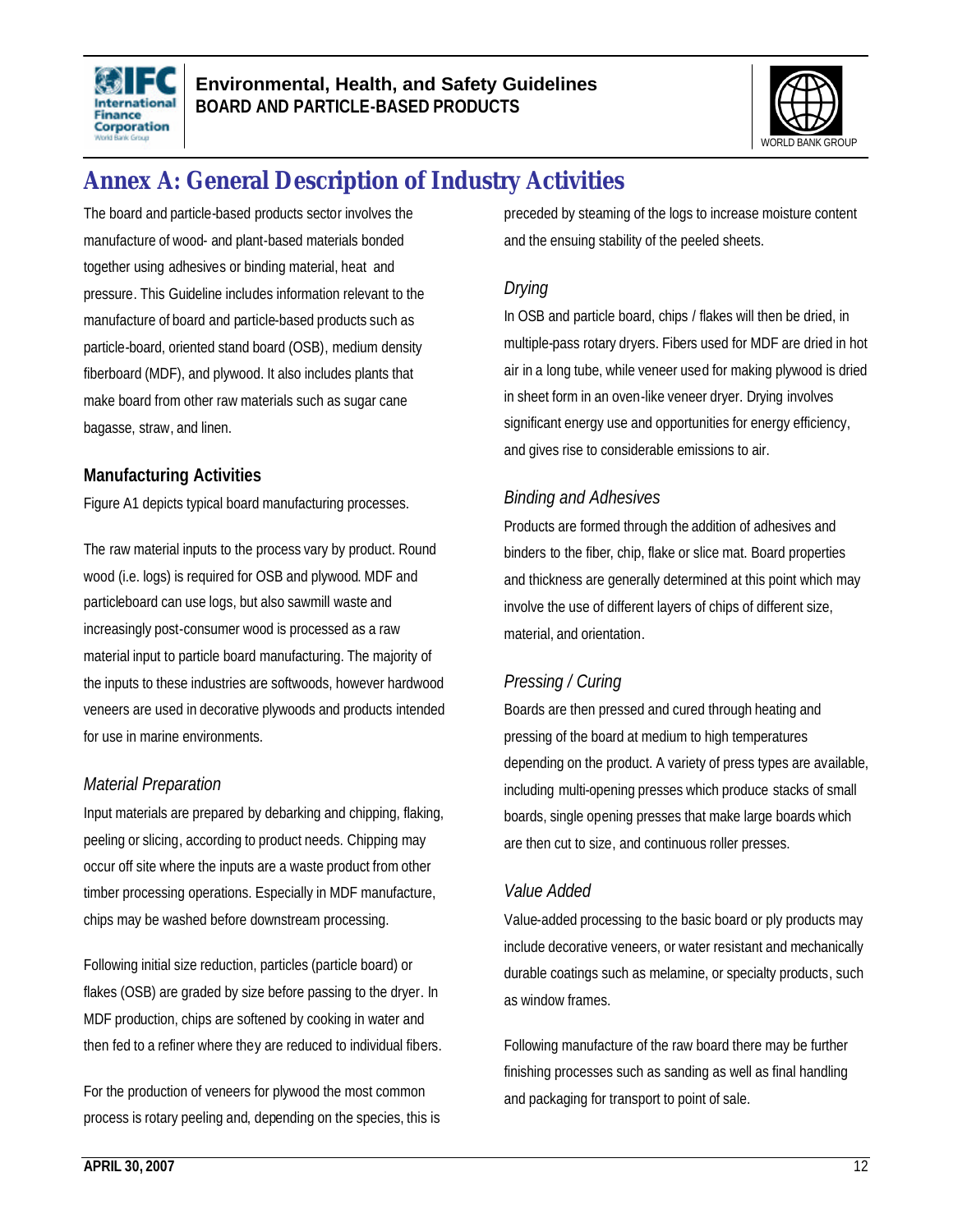



### **Product types**

*Veneer Plywood, Laminaboard and Blockboard* Veneer plywood is constructed from multiple layers of veneer laid out in the same direction but perpendicular to adjacent layers, while laminaboard and blockboard are formed of a core faced with a single veneer layer on the outside. The various layers are glued together with adhesives. Boards formation occurs in a press and depending on the glues used this may be either a hot press or more rarely a cold press.

### *Particle boards*

These boards are typically composed of softwood chips that are bound together with either a resin based adhesive or a cement. The board is formed by being pressed between heated platens.

### *Oriented strandboards (OSB)*

Oriented strandboards were originally developed for making use of timber from small diameter trees. Wood strands are cut along the grain and oriented in different directions, and strands are covered in a resinous binder and pressed between heated platens to make the boards.

### *Dry process fibreboards*

Steamed wood is reduced to fibers and these are then dried. The fibers are mixed with an adhesive, formed into a mat and pressed between heated platens. This results in products known commonly as MDF (medium density fiberboard). MDF is often made into decorative moldings for architectural use and may be coated with a variety of finishes.

### *Other fibers used for board manufacture*

A variety of raw materials other than wood, and binders other than resin, have been used to manufacture board products. These include bagasseboard made from sugar cane straw, strawboard from wheatstraw, and flaxboard made from linen. The major logistical factor in the production of these products is the cost of storing large volumes of input materials during the non harvest season which for many inputs may be nine months. Cement is the most common alternative binder used to make these alternative boards.